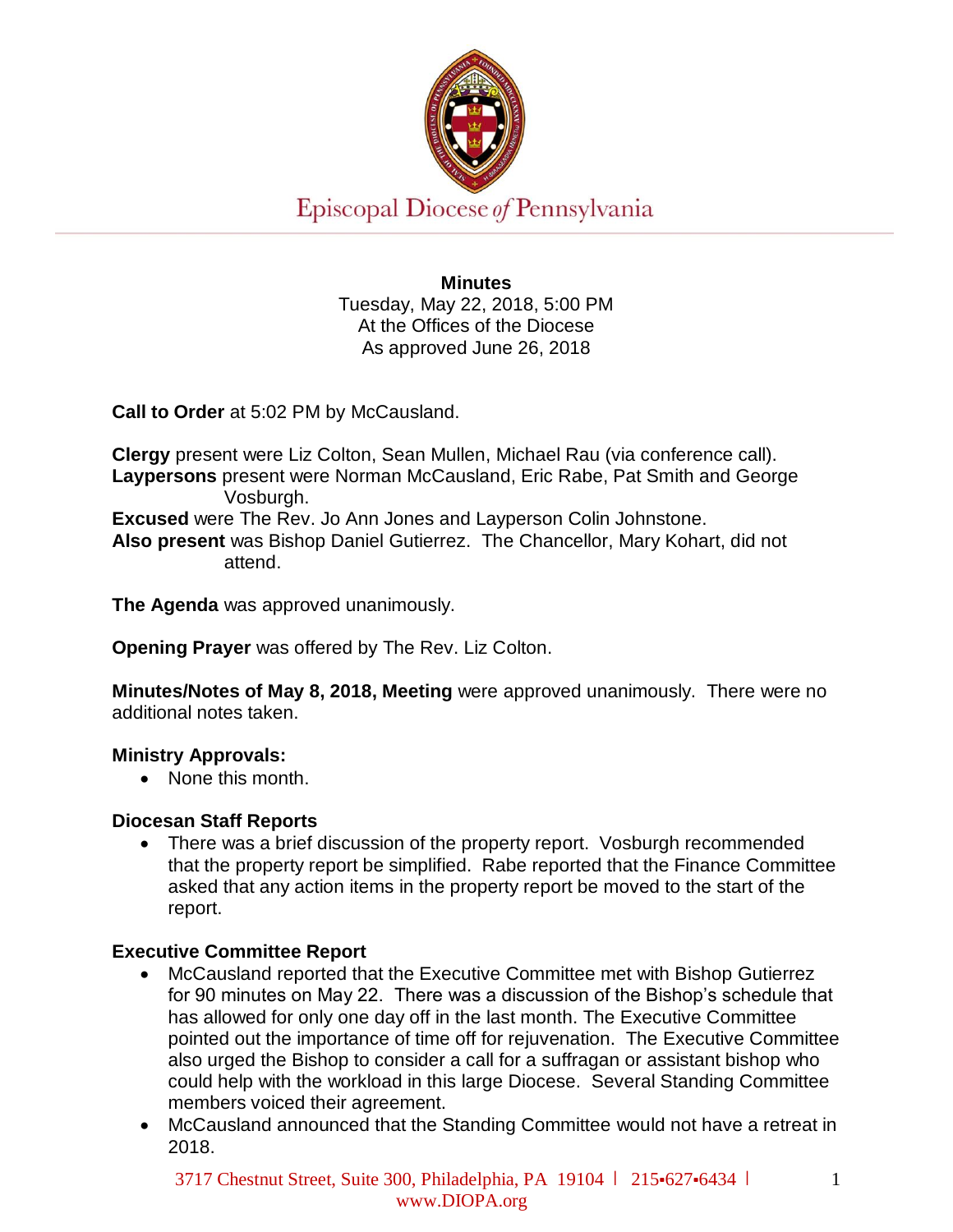• The Commission on Ministry chair, The Rev. Erika Takacs, has accepted a call in the Chicago area and will leave the Diocese in mid-June. Takacs has led a successful re-imagining of the Commission's work and processes and significantly improved the discernment, support and guidance of candidates for ordination.

## **Bishop's Report**

- Staff and the Finance Committee are completing on a draft 2019 budget.
- The Bishop met with the Incorporation Committee. A good plan has been developed based on incorporation of the Diocese of New York and of Chicago.
- The Bishop attended the College of Bishops meeting last week.
- The Rev. Erika Takacs will leave the Diocese in mid-June to become rector of the Church of Atonement in Chicago.
- Bishop thanked the Standing Committee members for their guidance and support over the last two years.
- **A Resolution** was made and seconded (Raining/Vosburgh) that the Standing Committee expresses its appreciation for the leadership Rev. Takacs for her work as chair of the Commission on Ministry. **Approved unanimously.**
- **A Resolution** was made and seconded (Colton/Vosburgh) that the Standing Committee express condolences and its appreciation for the work of Ann Booth Barbarin. Ann was active in the Diocese and was chair of the Finance Committee at the time of her sudden death in May. Pat Smith and George Vosburgh will prepare a letter for transmission to Ann's family. **Approved unanimously.**

 $\mathcal{L}$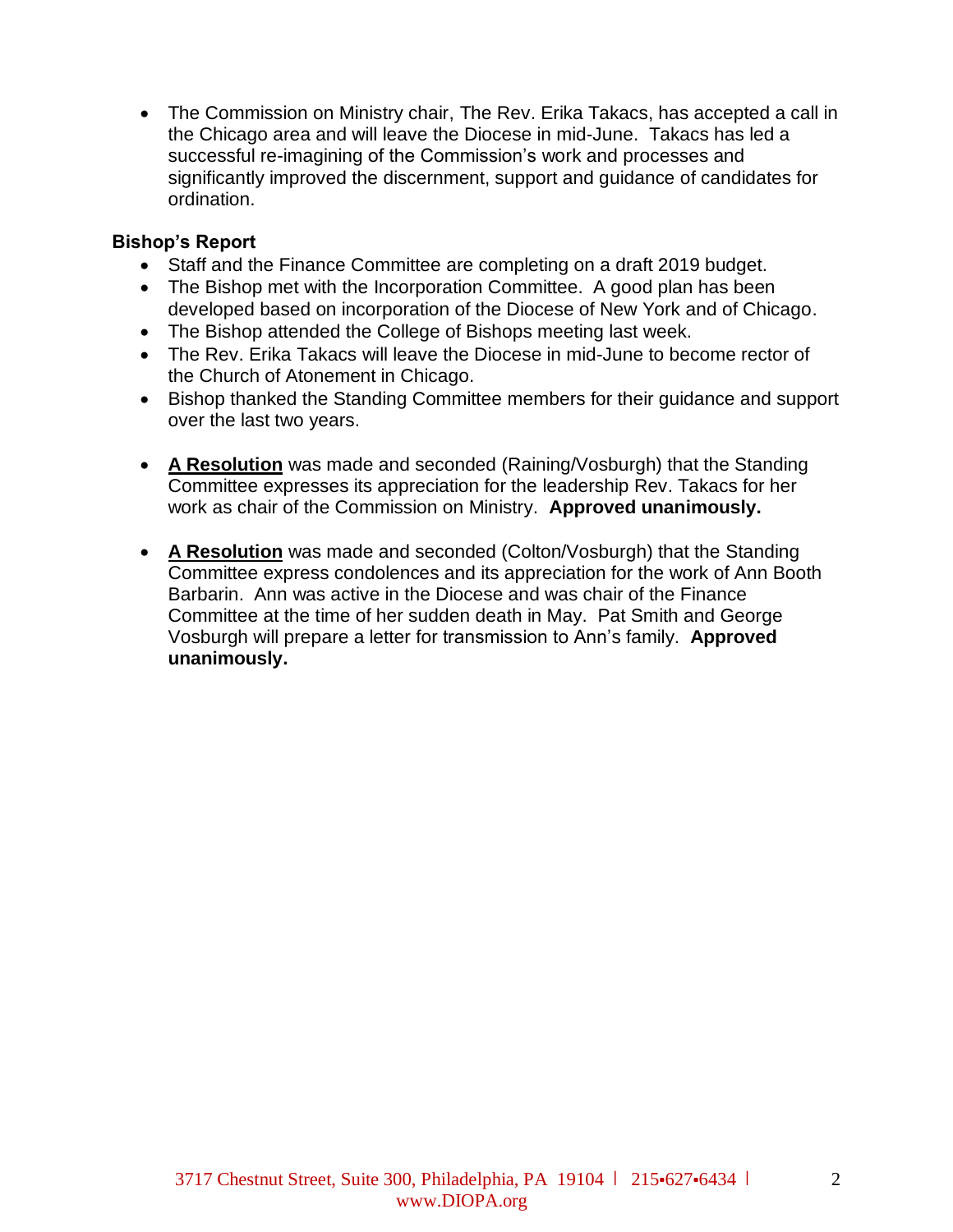### **Finance Committee Referrals** Rabe/Rault Rabe/Rault Rabe/Rault Rabe/Rault Rabe/Rault Rabe/Rault Rabe/Rault Rabe/Rault Rabe/Rault Rabe/Rault Rabe/Rault Rabe/Rault Rabe/Rault Rabe/Rault Rabe/Rault Rabe/Rault Rabe/Rault Rabe/

At its May 21 meeting, Finance Committee recommended that Standing Committee approve several property-related resolutions. Each has been reviewed by the Chancellor and approved by the vestries of the churches involved. These were considered and Standing Committee acted as follows:

- **A Resolution** was made and seconded (Rabe/ Raining) to approve the sale of the **"New Church" St. Mary's Warwick.** The sale price will be \$300,000. A cemetery on the property will be available for use by the Diocese in perpetuity, and the Diocese will maintain the cemetery. The Finance Committee recommends approval, and the final agreement is subject to approval by the Chancellor. **Approved unanimously.**
- **A Resolution** was made and seconded (Vosburgh/Smith) that \$50,000 to be put in trust to create **a fund for maintenance** of the St. Mary's Warwick cemetery on the property that is to be sold. **Approved unanimously.**
- **A Resolution** was made and seconded (Colton/Vosburgh) that Standing Committee approve two licenses for meal preparation and distribution at the church kitchen and dining room of **St. John's, Norristown.** Each agreement can be terminated upon 30 days' notice by St. John's. The Cecil and Grace Bean's Soup Kitchen will license the facilities for weekday noon meals and a Saturday breakfast at a rate of \$1000/month. The Norristown Hospitality Center will license the same church kitchen and dining room for weekday breakfasts at a rate of \$800/month. The Finance Committee recommends approval, and the final agreement is subject to approval by the Chancellor. **Approved unanimously.**
- **A Resolution** was made and seconded (Smith/Vosburgh) to approve an agreement between St. Mark's Church, Locust Street, and a neighbor to facilitate construction of a Hyatt Hotel on the neighbor's property. Construction requires some work on the church property, and St. Mark's will provide an easement for that work. All of the final project will be on the neighboring property. The proposed 18-month agreement can be extended to 36 months at the neighbor's option. St. Mark's will receive \$50,000 for the easement and can recover additional expenses of up to \$30,000 under the agreement. The Finance Committee recommends approval, and the final agreement is subject to approval by the Chancellor. **Approved unanimously. Mullen recused himself.**
- **A Resolution** was made and seconded (Smith/Vosburgh) to approve an agreement for an easement to be given by **Church of the Advent, Hatboro,** to a neighbor for use of an existing driveway that intrudes on the Church property. The driveway has existed for many years, but it was discovered that the driveway crosses the Church property line when the neighboring property was sold some months ago. The Finance Committee recommends approval, and the final agreement is subject to approval by the Chancellor. **Approved unanimously.**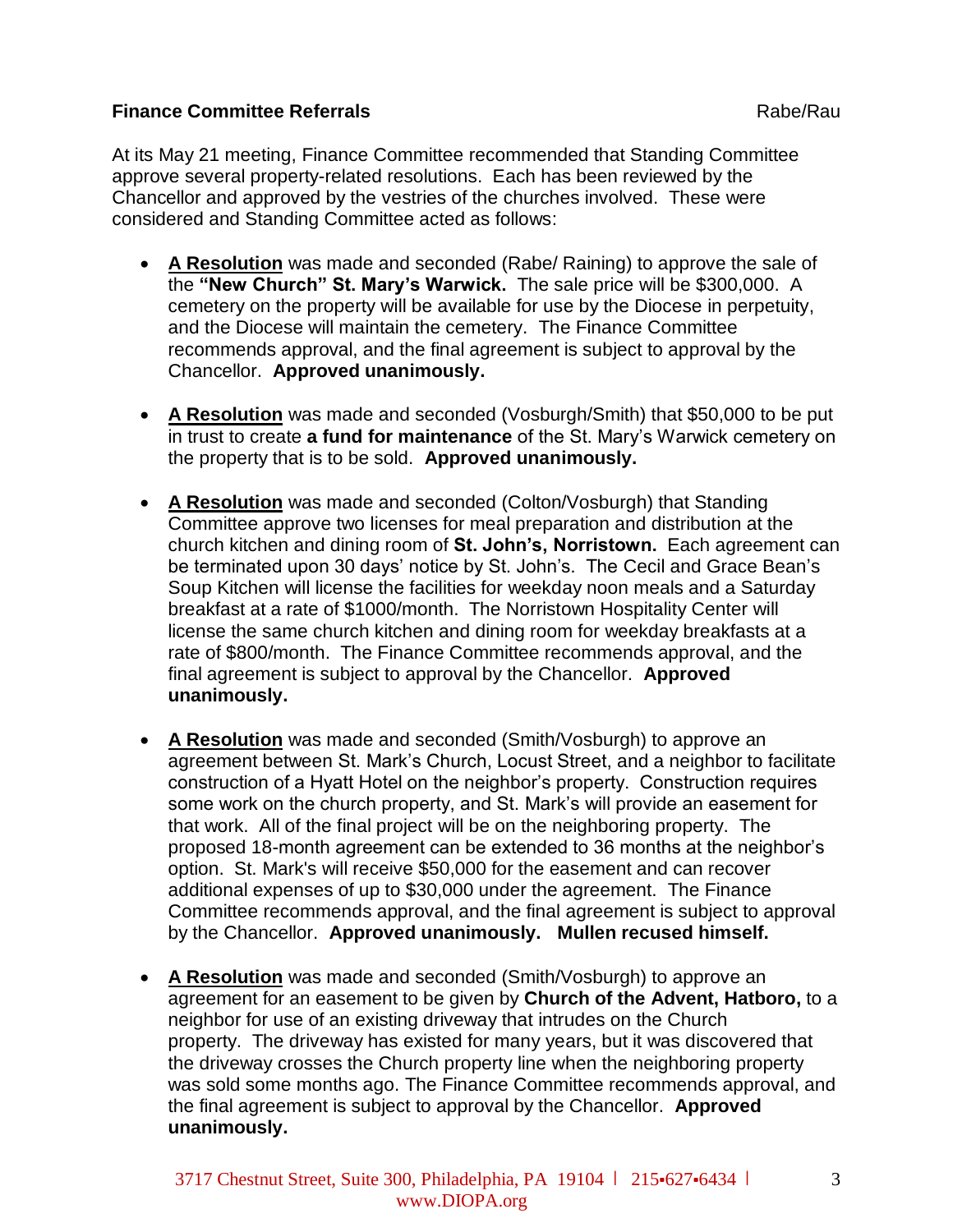### **Old Business**

• President McCausland appointed Pat Smith and Eric Rabe to serve on a new committee to review the location and lease of the Diocesan offices. The current lease expires in late 2019.

### **New Business**

• 2019 Budget – Parish Assessment for funding the Episcopate.

**A Resolution** was made and seconded (Rabe/Vosburgh) that the assessment for "Sacred Gifts for Administration" for 2019 be set at a maximum of \$1,487,500. This is identical to the level of funding in the current budget. The Finance Committee recommends approval. **Approved unanimously.** 

### **Diocesan Commission/Committee Reports** (as necessary)

- Finance no further report.
- Incorporation Smith reported that the Bishop met with some members of the Incorporation Committee in May, and reviewed a framework for incorporation. It is based on the Dioceses of New York and Chicago. The restructure will include a board of directors to manage the business of the Diocese. The Church Foundation will function under the Board of Trustees. Standing Committee will focus on its role of advise and consent. Diocesan Council will be streamlined and focus on ministries. The Rev. Frank Allen, the chair of the committee, will be invited for a discussion at the June Standing Committee meeting.
- Congregational Life and Development Team no report
- Constitution & Canons no report
- Commission on Ministry

Vosburgh reported that the COM met on May 21 to reflect on the past year. The COM felt that support for candidates had been effective. The relationship between the COM and Standing Committee is evolving. Expressed gratitude to The Rev. Erika Takacs for her leadership. Raining added that changes to the process introduced in the last year have been effective. In June the Standing Committee will receive recommendations on how to facilitate its role to meet and interview candidates without duplicating efforts. Vosburgh and Raining will have a recommendation for the June meeting.

- Diocesan Council did not meet this month.
- Episcopal Elections

**A Resolution** was made and seconded (Colton/Raining) that the Standing Committee consents to the appointment of The Rev. Canon Kevin D. Nichols as the new Bishop of the Diocese of Bethlehem, PA. **Approved unanimously.** 

• Bishop's Special Budget Committee – Mullen reported that the committee's next meeting will be on May 29, 2018.

# **Adjournment Moved and seconded and approved unanimously.**